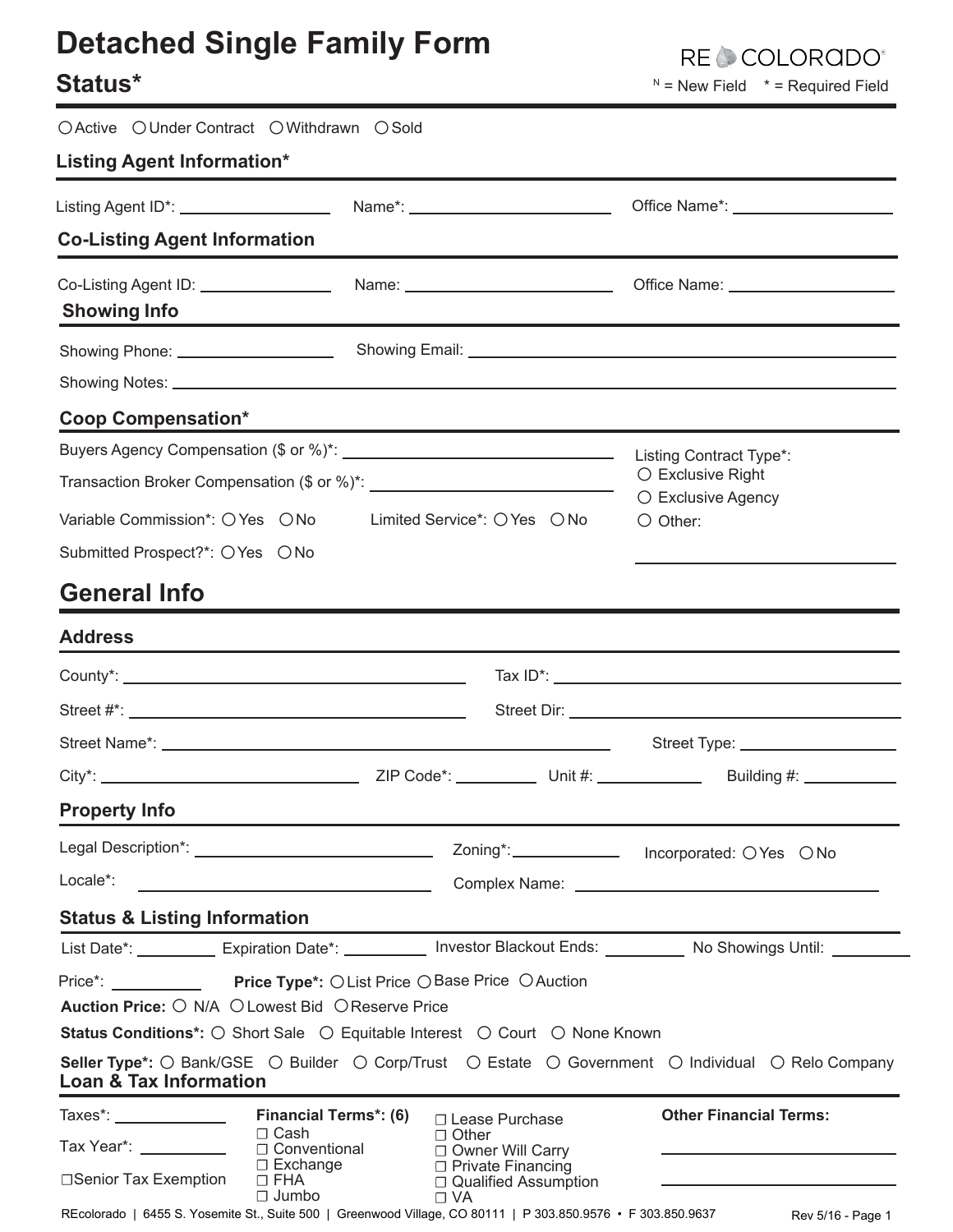| <b>Property Information (4)</b>                                                                                                                                                  |                                                                                                                                                                                                                       |                                                                                                                                                          |                                                                                                                                                                                                                                      |
|----------------------------------------------------------------------------------------------------------------------------------------------------------------------------------|-----------------------------------------------------------------------------------------------------------------------------------------------------------------------------------------------------------------------|----------------------------------------------------------------------------------------------------------------------------------------------------------|--------------------------------------------------------------------------------------------------------------------------------------------------------------------------------------------------------------------------------------|
| □ 1031 Exchange<br>$\Box$ Agent Owner<br><b>Partial Ownership</b>                                                                                                                | $\Box$ Buyers Warranty<br>$\Box$ Fix-Up<br>□ Handicap Features                                                                                                                                                        | □ HUD Owned<br>$\Box$ Income Potential<br>□ Quick Possession                                                                                             | □ Quick Move-In<br>$\sqcap$ Rent-to-Own<br>□ Tenant Occupied                                                                                                                                                                         |
| <b>Partial Ownership:</b>                                                                                                                                                        | <b>Ownership:</b>                                                                                                                                                                                                     |                                                                                                                                                          |                                                                                                                                                                                                                                      |
| $\bigcirc$ N/A<br>○ Shared Interest<br>$\circ$ Timeshare<br>$\bigcirc$ Vacation Club                                                                                             | $\circ$ Fee Simple<br>$\circ$ Right to Use<br>O Club Membership                                                                                                                                                       |                                                                                                                                                          |                                                                                                                                                                                                                                      |
| <b>Building</b>                                                                                                                                                                  |                                                                                                                                                                                                                       |                                                                                                                                                          |                                                                                                                                                                                                                                      |
| <b>Building Information</b>                                                                                                                                                      |                                                                                                                                                                                                                       |                                                                                                                                                          |                                                                                                                                                                                                                                      |
| <b>Style*:</b><br>○ 2 Story<br>$\bigcirc$ 3+ Story                                                                                                                               | <b>Architecture:</b><br>$\bigcirc$ A-Frame                                                                                                                                                                            |                                                                                                                                                          | Year Built*:                                                                                                                                                                                                                         |
| $\bigcirc$ Bi-Level<br>$\bigcirc$ Multi-level<br>○ Raised Ranch<br>O Ranch - 1 Story<br>$\circ$ Tri-Level<br>Construction & Exterior*                                            | $\bigcirc$ Bungalow<br>$\circ$ Cabin<br>$\circ$ Chalet<br>$\circ$ Contemporary<br>O Denver Square<br>○ Mid-Century Modern<br>O Mountain Contemporary<br>$\bigcirc$ Patio                                              | $\circ$ Other<br>O Rustic Contemporary<br>○ Spanish/Southwest<br>$\bigcirc$ Traditional<br>$\bigcirc$ Tudor<br>O Urban Contemporary<br>$\circ$ Victorian |                                                                                                                                                                                                                                      |
| Construction*: (2)                                                                                                                                                               | <b>Exterior Materials*: (2)</b>                                                                                                                                                                                       | <b>Roofing Materials*: (2)</b>                                                                                                                           |                                                                                                                                                                                                                                      |
| $\Box$ Block<br>$\Box$ Brick<br>$\Box$ Concrete<br>$\Box$ Earth Berm<br>$\Box$ Frame<br>$\Box$ Log<br>$\Box$ Manufactured<br>$\Box$ Modular<br>$\Box$ Straw Bale<br>$\Box$ Other | $\Box$ Adobe<br>$\Box$ Asbestos<br>$\Box$ Brick<br>$\Box$ Cedar Siding<br>□ Cement Board<br>$\Box$ Log<br>$\Box$ Metal Siding<br>$\Box$ Rock<br>$\Box$ Stucco<br>□ Vinyl Siding<br>$\Box$ Wood Siding<br>$\Box$ Other | □ Built-Up/Tar Gravel<br>□ Cement Shake<br>$\Box$ Composition<br>□ Concrete Tile<br>$\Box$ Metal<br>□ Rolled Roofing<br>$\Box$ Simulated Shake           | $\Box$ Slate<br>$\Box$ Solar Shingles<br>$\Box$ Spanish Tile<br>□ Stone-Coated Steel<br>$\Box$ Wood<br>$\Box$ Other<br>$\Box$ Unknown                                                                                                |
| <b>Green Features &amp; Certification</b>                                                                                                                                        |                                                                                                                                                                                                                       |                                                                                                                                                          |                                                                                                                                                                                                                                      |
| <b>Year Certified</b>                                                                                                                                                            | HERS Rating: _____________ HERS Rating Score: ____________ Score <sup>N</sup> :                                                                                                                                       | Home Energy                                                                                                                                              | Year Installed:<br>Solar PV: ___________________                                                                                                                                                                                     |
|                                                                                                                                                                                  |                                                                                                                                                                                                                       |                                                                                                                                                          | Kilowatts: _________________                                                                                                                                                                                                         |
|                                                                                                                                                                                  |                                                                                                                                                                                                                       | LEED for Homes: ___________________ OCertified OSilver OGold OPlatinum                                                                                   | Solar Thermal: <b>Contract Contract Contract Contract Contract Contract Contract Contract Contract Contract Contract Contract Contract Contract Contract Contract Contract Contract Contract Contract Contract Contract Contract</b> |
|                                                                                                                                                                                  | NAHB/ICC-700: ________________ OBronze OSilver OGold OEmerald                                                                                                                                                         |                                                                                                                                                          | Solar Thermal Type: ______                                                                                                                                                                                                           |
|                                                                                                                                                                                  |                                                                                                                                                                                                                       |                                                                                                                                                          | □ Energy/Green Features                                                                                                                                                                                                              |
| <b>New Home Info</b>                                                                                                                                                             |                                                                                                                                                                                                                       | the control of the control of the control of the control of the control of the control of                                                                | Addendum Uploaded                                                                                                                                                                                                                    |
| <b>Building Information</b>                                                                                                                                                      |                                                                                                                                                                                                                       |                                                                                                                                                          |                                                                                                                                                                                                                                      |
| Model Name/Elevation Name:                                                                                                                                                       |                                                                                                                                                                                                                       | the control of the control of the control of the control of the control of                                                                               | <b>Construction Details:</b>                                                                                                                                                                                                         |
| Time of Completion from Groundbreaking:                                                                                                                                          |                                                                                                                                                                                                                       |                                                                                                                                                          | $\bigcirc$ New Home                                                                                                                                                                                                                  |
|                                                                                                                                                                                  |                                                                                                                                                                                                                       |                                                                                                                                                          | O Under Construction                                                                                                                                                                                                                 |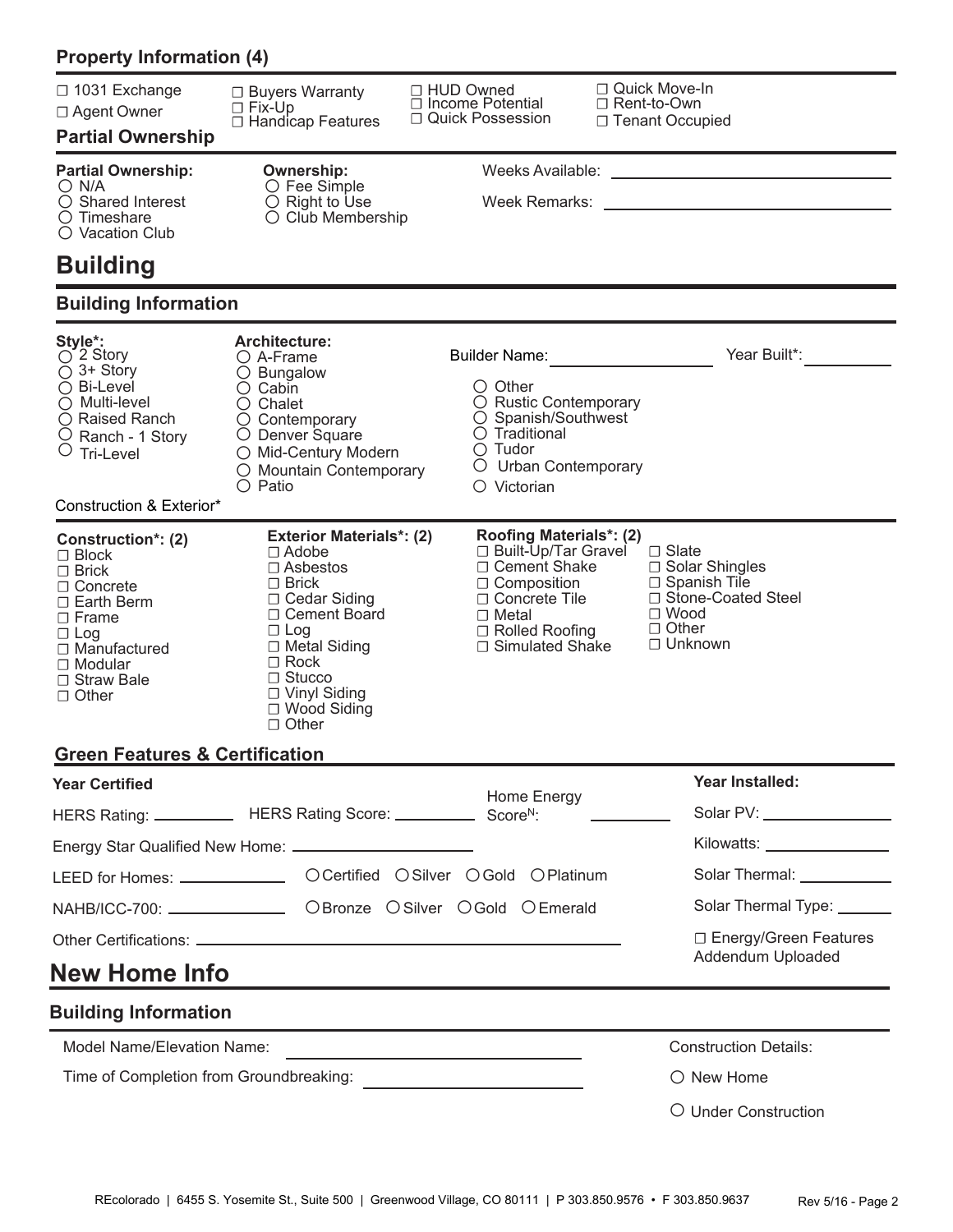#### **Community Details**

| <b>Community Name:</b>               | <b>Community Website:</b>         |  |  |
|--------------------------------------|-----------------------------------|--|--|
| MLS# of New Home Community Listings: | MLS# of Associated Land Listings: |  |  |
| Lot $#$ :                            |                                   |  |  |
| Available Options: (1000 characters) |                                   |  |  |
|                                      |                                   |  |  |

Current Promotions: (1000 characters)

#### **Interior Info**

| <b>Square Feet &amp; Basement</b>                                                                                                                                                                        |                                                                                                                                                                                                              |                                                                                                                                                                                         |                                                                                          |                                                                                                                       |                                                                            |                                                                                  |
|----------------------------------------------------------------------------------------------------------------------------------------------------------------------------------------------------------|--------------------------------------------------------------------------------------------------------------------------------------------------------------------------------------------------------------|-----------------------------------------------------------------------------------------------------------------------------------------------------------------------------------------|------------------------------------------------------------------------------------------|-----------------------------------------------------------------------------------------------------------------------|----------------------------------------------------------------------------|----------------------------------------------------------------------------------|
| SqFt Upper: _______________                                                                                                                                                                              | SqFt Other Finished: SqFt Other Finished:                                                                                                                                                                    | <b>Basement Size*:</b><br>$\bigcirc$ Full                                                                                                                                               |                                                                                          |                                                                                                                       | OYes ONo                                                                   | <b>Basement Finished:</b>                                                        |
| SqFt Main: _________________                                                                                                                                                                             | <b>Other Finished Description:</b><br>□ Carriage House                                                                                                                                                       |                                                                                                                                                                                         | $\bigcirc$ Partial<br>$\bigcirc$ None                                                    |                                                                                                                       |                                                                            | Basement % Finished:                                                             |
| SqFt Lower: ________________                                                                                                                                                                             | □ Mother-in-Law                                                                                                                                                                                              |                                                                                                                                                                                         | <b>Basement Type:</b>                                                                    |                                                                                                                       |                                                                            |                                                                                  |
| SqFt Above*: _______________                                                                                                                                                                             | $\Box$ Other (see remarks)<br><b>Measurement Source:</b>                                                                                                                                                     |                                                                                                                                                                                         | O Walk-Out<br>O Garden Level<br>$\circ$ Cellar                                           |                                                                                                                       |                                                                            |                                                                                  |
| SqFt Basement: ___________                                                                                                                                                                               | O Appraiser Measured<br>$\bigcirc$ Builder                                                                                                                                                                   |                                                                                                                                                                                         |                                                                                          |                                                                                                                       |                                                                            | <b>Basement Ceiling Height:</b>                                                  |
| SqFt Total*: ________________                                                                                                                                                                            | O County Records<br>$\circ$ Floor Plans                                                                                                                                                                      |                                                                                                                                                                                         | Subfloor: (2)<br>□ Crawl Space<br>$\Box$ Slab<br>$\Box$ Structural                       |                                                                                                                       |                                                                            |                                                                                  |
| SqFt Finished*: ___________                                                                                                                                                                              | O Listor Measured                                                                                                                                                                                            |                                                                                                                                                                                         |                                                                                          |                                                                                                                       |                                                                            |                                                                                  |
| <b>HVAC</b>                                                                                                                                                                                              | Date Measured: ________________                                                                                                                                                                              |                                                                                                                                                                                         |                                                                                          |                                                                                                                       |                                                                            |                                                                                  |
| Fuel Type*: (2)<br>□ Electric<br>$\Box$ Gas<br>□ Heat Pump/Thermal<br>□ Hot Water<br>$\Box$ Oil<br>$\Box$ Pellet<br>$\Box$ Propane<br>$\Box$ Solar<br>$\Box$ Wood<br><b>Fireplaces</b>                   | Heating Type*: (2)<br>□ Baseboard<br>$\Box$ Forced Air<br>$\Box$ Gravity<br>□ Hot Water<br>□ Radiant<br>□ Solar Active<br>□ Solar Passive<br>□ Space Heater<br>$\Box$ Steam<br>$\Box$ Stove<br>□ Wall Heater | Cooling $*$ : (3)<br>□ Air Conditioning - Central<br>□ Air Conditioning - Room<br>$\Box$ Attic Fan<br>$\Box$ Ceiling Fan<br>□ Evaporative Cooler (Swamp)<br>$\Box$ None<br>$\Box$ Other |                                                                                          |                                                                                                                       | Other HVAC: (3)<br>$\Box$ Humidifier                                       | □ Electronic Air Filter<br>□ Solar Water Heater<br>$\Box$ Other (please specify) |
| # Fireplaces:<br><b>Interior Features (15)</b>                                                                                                                                                           | <b>Fireplace Locations:</b><br>$\Box$ Basement<br>$\Box$ Bedroom<br>$\Box$ Dining Room<br>□ Family Room<br>□ Great Room<br>$\Box$ Kitchen                                                                    | $\Box$ Living Room<br>□ Master Bedroom<br>$\Box$ Other<br>□ Outdoor<br>□ Rec/Bonus Room                                                                                                 |                                                                                          | <b>Fireplace Types:</b><br>$\Box$ Coal<br>$\Box$ Electric<br>$\Box$ Firepit<br>$\Box$ Free-standing<br>□ Gas/Gas Logs |                                                                            | $\Box$ Insert<br>$\Box$ Pellet<br>$\Box$ Recirculator<br>$\Box$ Wood             |
| □ Cable Available<br>□ Double Pane Windows<br>□ Eating Space/Kitchen<br>$\Box$ Five Piece Bath<br>□ Fully Furnished<br>□ Handicap Accessible<br>$\Box$ Internet Access (Wired)<br><b>Appliances (10)</b> | □ Jack & Jill Bath<br>□ Jet Action Tub<br>□ Kitchen Island<br>□ Master Bath<br>□ Master Suite<br>$\Box$ No Stairs<br>□ Open Floor Plan<br>$\Box$ Pet Free                                                    | $\Box$ Pool, Indoor<br>□ Remodeled<br>$\Box$ Skylights<br>□ Smoke Free                                                                                                                  | □ Security Entrance<br>□ Security System<br>□ Speakers, Built-in<br>$\Box$ Storm Windows |                                                                                                                       | $\Box$ Updated<br>□ Vaulted Ceiling<br>□ Walk-in Closets<br>$\Box$ Wet Bar | □ Triple Pane Windows<br>□ Window Coverings<br>$\Box$ Work Shop (Interior)       |
| □ Central Vacuum<br>$\Box$ Compactor<br>□ Convection Oven<br>$\Box$ Cook Top<br>$\Box$ Dishwasher<br>□ Disposal<br>□ Double Oven                                                                         | $\Box$ Dryer<br>$\Box$ Freezer<br>□ Microwave Oven<br>$\Box$ Refrigerator (Kitchen)<br>$\Box$ Refrigerator (Other)<br>□ Self-Cleaning Oven<br>$\Box$ Smoke Alarm                                             | □ Stove/Range/Oven<br>$\Box$ Sump Pump<br>□ Washer<br>$\Box$ Water Purifier<br>□ Water Softener<br>□ Wine Cooler                                                                        |                                                                                          |                                                                                                                       |                                                                            |                                                                                  |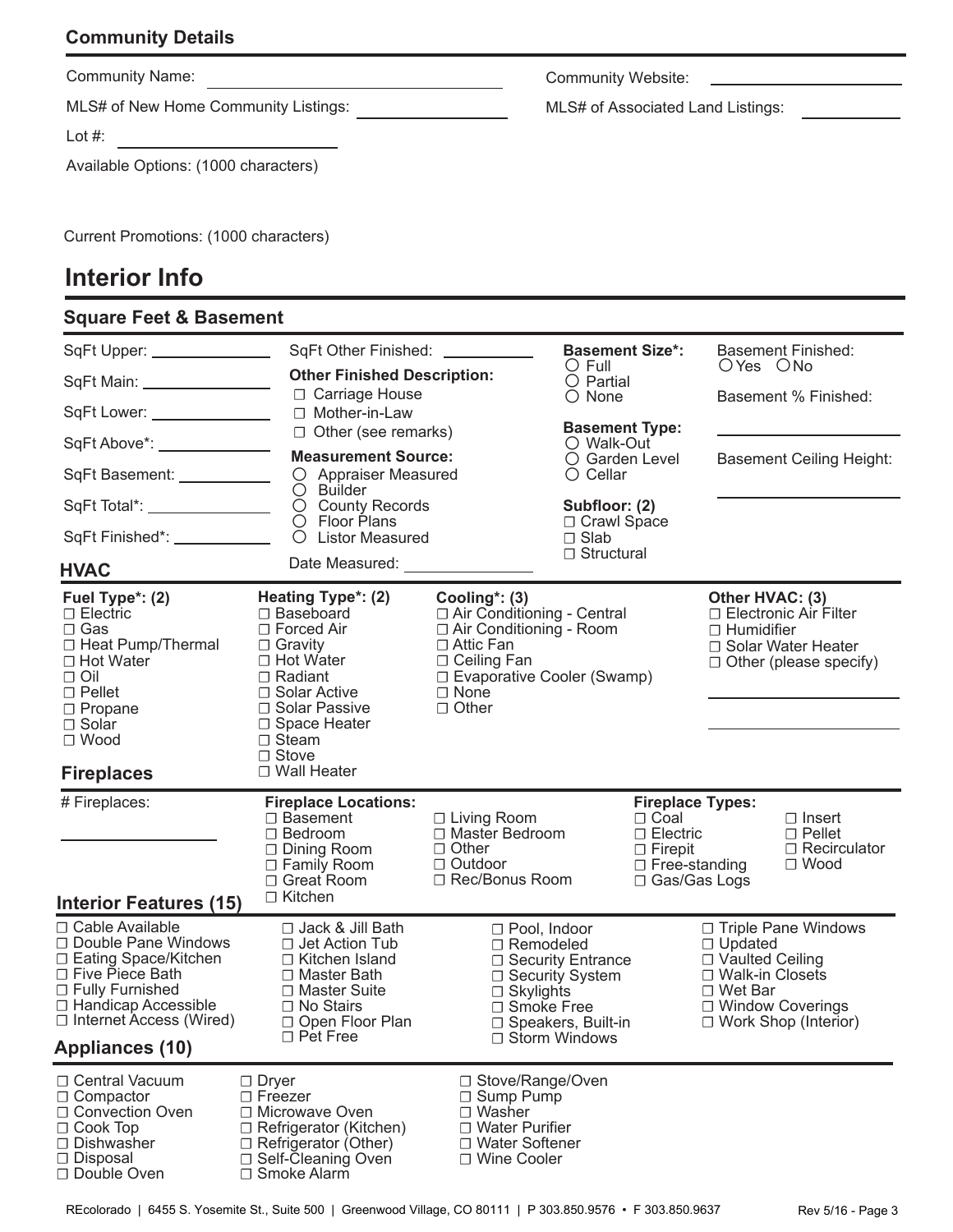| Flooring (4)                                                                                                                                                                       |                                                                                                                                                                                                         |                                                                                                                                                 |                                                                                                                                                                                                                                                                                                                                                                                     |  |
|------------------------------------------------------------------------------------------------------------------------------------------------------------------------------------|---------------------------------------------------------------------------------------------------------------------------------------------------------------------------------------------------------|-------------------------------------------------------------------------------------------------------------------------------------------------|-------------------------------------------------------------------------------------------------------------------------------------------------------------------------------------------------------------------------------------------------------------------------------------------------------------------------------------------------------------------------------------|--|
| $\Box$ Carpet<br>$\Box$ Concrete                                                                                                                                                   | $\Box$ Laminate<br>$\Box$ Parquet                                                                                                                                                                       | $\Box$ Stone<br>$\Box$ Tile Floor                                                                                                               | □ Vinyl/Linoleum<br>$\Box$ Wood Floors                                                                                                                                                                                                                                                                                                                                              |  |
| <b>Detailed Room Information</b>                                                                                                                                                   |                                                                                                                                                                                                         |                                                                                                                                                 |                                                                                                                                                                                                                                                                                                                                                                                     |  |
|                                                                                                                                                                                    |                                                                                                                                                                                                         |                                                                                                                                                 | **REQUIRED** The Level for each bedroom and bathroom is required per REcolorado Rules & Regulations.                                                                                                                                                                                                                                                                                |  |
| Room Type*:                                                                                                                                                                        | Floor Options: Basement, Lower, Main, Upper, Other Finished SqFt.<br>Level*:                                                                                                                            | <b>Room Dimensions:</b><br><b>Description:</b>                                                                                                  | Room Type Options: 1/2 Bath, 1/4 Bath, 3/4 Bath, Full Bath, Bedroom, Dining Room, Exercise Room, Family Room, Flex Space,<br>Great Room, Kitchen, Laundry, Living Room, Loft, Master Bedroom, Media Room/Home Theater, Rec/Bonus Room, Study/Den, Sun Room<br><u> La Carteria de la Carteria de la Carteria de la Carteria de la Carteria de la Carteria de la Carteria de la C</u> |  |
|                                                                                                                                                                                    |                                                                                                                                                                                                         |                                                                                                                                                 |                                                                                                                                                                                                                                                                                                                                                                                     |  |
| <b>Rooms</b>                                                                                                                                                                       |                                                                                                                                                                                                         |                                                                                                                                                 |                                                                                                                                                                                                                                                                                                                                                                                     |  |
|                                                                                                                                                                                    |                                                                                                                                                                                                         |                                                                                                                                                 | **REQUIRED** Bedroom & Bathroom are required and auto calculated in Matrix based on the Detailed Room Information.<br>Total Bedrooms*: _______ Full Baths*: ______ 3/4 Baths*: _____ 1/2 Baths*: _____ 1/4 Baths*: ______ □ Rough In                                                                                                                                                |  |
|                                                                                                                                                                                    |                                                                                                                                                                                                         |                                                                                                                                                 |                                                                                                                                                                                                                                                                                                                                                                                     |  |
| <b>Site</b>                                                                                                                                                                        |                                                                                                                                                                                                         |                                                                                                                                                 |                                                                                                                                                                                                                                                                                                                                                                                     |  |
|                                                                                                                                                                                    |                                                                                                                                                                                                         |                                                                                                                                                 | Front Faces: ________________________                                                                                                                                                                                                                                                                                                                                               |  |
| Site Description: (6)<br>□ Adjacent to Greenbelt<br>$\Box$ Adjacent to Park<br>$\Box$ Corner Lot<br>□ Cul-de-Sac<br>□ Gated Community<br>□ Golf Community<br>□ Near Public Transit | Views:<br>$\Box$ City View<br>$\Box$ Adjacent to Open Space $\Box$ Golf Course View<br>□ Mountain View<br>$\Box$ River/Lake View<br><b>Site Type:</b><br>$\Box$ Agricultural<br>□ Live/Work (Mixed Use) | <b>Primary Road: (1)</b><br>$\Box$ Alley<br>$\Box$ Dirt Road<br>$\Box$ Easement<br>□ Gravel Road<br>$\Box$ Lease<br>□ Paved Road                | Type & Distance to Public Transit:<br>Light Rail: ________________________<br>Other: $\_\_$<br><b>Public Transit Distance Type:</b><br>$\circ$ Blocks<br>$\bigcirc$ Minutes                                                                                                                                                                                                         |  |
| □ On Golf Course<br>$\Box$ Waterfront                                                                                                                                              | Sewer:<br>$\bigcirc$ Community<br>$\bigcirc$ Public<br>$\bigcirc$ Septic                                                                                                                                | <b>Water/Mineral Rights:</b><br>$\Box$ Mineral Rights<br>$\Box$ Water Rights                                                                    | $\circ$ Feet<br>$\circ$ Steps<br>$\bigcirc$ Miles                                                                                                                                                                                                                                                                                                                                   |  |
| <b>Exterior Features (12)</b>                                                                                                                                                      |                                                                                                                                                                                                         |                                                                                                                                                 |                                                                                                                                                                                                                                                                                                                                                                                     |  |
| $\Box$ Balcony<br>□ Covered Patio<br>□ Covered Deck<br>$\Box$ Deck<br>$\Box$ Dog Run<br>$\Box$ Elevator Access                                                                     | $\square$ Fence<br>$\Box$ Front Porch<br>$\Box$ Garden Area<br>□ Gas Grill<br>□ Gas Valve<br>□ Hot Tub/Spa<br>$\Box$ Maintenance Free Exterior                                                          | $\Box$ Patio<br>□ Playground Area<br>□ Pond/Lake<br>□ Pool, Private<br>$\Box$ Professional Landscaping<br>$\Box$ Satellite Dish<br>$\Box$ Solar | □ Sprinkler System<br>□ Tennis Court, Private<br>□ Utility Shed<br>□ Water Feature<br>□ Wraparound Porch<br>$\Box$ Yard                                                                                                                                                                                                                                                             |  |
| Well & Other Water                                                                                                                                                                 |                                                                                                                                                                                                         |                                                                                                                                                 |                                                                                                                                                                                                                                                                                                                                                                                     |  |
| <b>Water Sources: (3)</b><br>□ Agriculture/Ditch Water<br>$\Box$ Community<br>$\Box$ Public                                                                                        | Well Type: (3)<br>$\Box$ Commercial<br>$\Box$ Community<br>$\Box$ Irrigation                                                                                                                            | <b>Permitted Well Uses: (3)</b><br>□ Commercial<br>□ Domestic<br>□ Household - Inside Only                                                      | Water Tap Paid: OYes ONo<br><b>Water Tap Fee:</b>                                                                                                                                                                                                                                                                                                                                   |  |
| □ Water Rights Available<br>$\Box$ Well                                                                                                                                            | $\Box$ Not Drilled<br>□ Not Operational<br>$\Box$ Operational                                                                                                                                           | $\Box$ Household with Irrigation<br>$\Box$ Household with Livestock<br>$\Box$ Other                                                             | <b>Issued Permit #s:</b>                                                                                                                                                                                                                                                                                                                                                            |  |
|                                                                                                                                                                                    | $\Box$ Private<br>□ Sub-Area Augmentation                                                                                                                                                               |                                                                                                                                                 | Well Depth <sup>N</sup> :                                                                                                                                                                                                                                                                                                                                                           |  |

REcolorado | 6455 S. Yosemite St., Suite 500 | Greenwood Village, CO 80111 | P 303.850.9576 · F 303.850.9637 Rev 5/16 - Page 4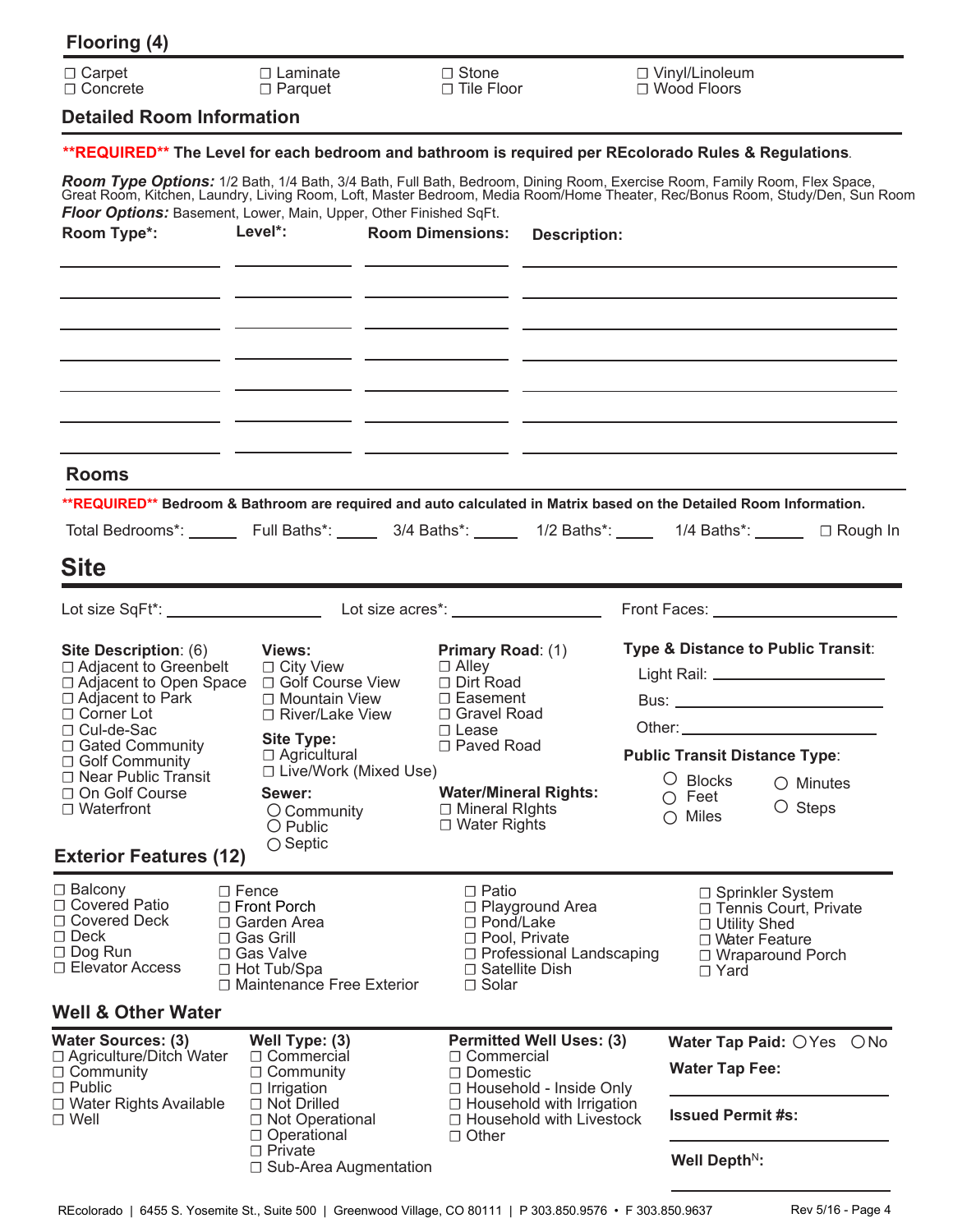# **Parking**

| <b>Parking Features: (7)</b><br>$\Box$ 220 Volts<br>□ Dry Walled<br>□ Exterior Access Door                                                                                                                                                               | $\Box$ Finished<br>$\Box$ Floor Coating<br>$\Box$ Heated                                                                              | □ Indoor RV Storage<br>$\Box$ Insulated<br>$\Box$ Lift                  | $\Box$ Natural Light<br>□ Oversized Deep<br>□ Oversized Door                      | $\Box$ Oversized Wide<br>$\Box$ Pit<br>$\Box$ Tandem                      |
|----------------------------------------------------------------------------------------------------------------------------------------------------------------------------------------------------------------------------------------------------------|---------------------------------------------------------------------------------------------------------------------------------------|-------------------------------------------------------------------------|-----------------------------------------------------------------------------------|---------------------------------------------------------------------------|
| Available Amps: ________                                                                                                                                                                                                                                 |                                                                                                                                       |                                                                         |                                                                                   |                                                                           |
| <b>Parking &amp; Vehicle Storage</b>                                                                                                                                                                                                                     |                                                                                                                                       |                                                                         |                                                                                   |                                                                           |
| Available Parking Types: Garage (Attached), Garage (Detached), Carport (Attached), Carport (Detached), Off-Street, Reserved, RV, None                                                                                                                    |                                                                                                                                       |                                                                         |                                                                                   |                                                                           |
| <b>Parking Type*:</b>                                                                                                                                                                                                                                    | # of Spaces*:                                                                                                                         | Length: Width:                                                          | <b>Features:</b>                                                                  |                                                                           |
|                                                                                                                                                                                                                                                          |                                                                                                                                       |                                                                         |                                                                                   |                                                                           |
|                                                                                                                                                                                                                                                          |                                                                                                                                       |                                                                         |                                                                                   |                                                                           |
| <b>Community Info</b>                                                                                                                                                                                                                                    |                                                                                                                                       |                                                                         |                                                                                   |                                                                           |
| <b>School Information*</b>                                                                                                                                                                                                                               |                                                                                                                                       |                                                                         |                                                                                   |                                                                           |
|                                                                                                                                                                                                                                                          |                                                                                                                                       |                                                                         |                                                                                   |                                                                           |
|                                                                                                                                                                                                                                                          |                                                                                                                                       |                                                                         |                                                                                   |                                                                           |
|                                                                                                                                                                                                                                                          |                                                                                                                                       |                                                                         | School of Choice <sup>N</sup> : $\Box$                                            |                                                                           |
| <b>HOA/Management Company Information</b>                                                                                                                                                                                                                |                                                                                                                                       |                                                                         |                                                                                   |                                                                           |
| <b>HOA Transfer Based On</b> <sup>N</sup> : $\bigcirc$ % of Sale Price $\bigcirc$ % of Sellers Proceeds $\bigcirc$ Flat Fee<br><b>Master HOA/Management Company:</b><br>Name*: $\qquad \qquad$<br>Phone <sup>*</sup> :<br>Website:<br>HOA Type:<br>Fee*: | <u> 1980 - Johann Barbara, martxa a</u><br><u> 1989 - Johann Stoff, fransk politik (d. 1989)</u>                                      | $2nd HOA$ :                                                             | 3rd HOA:                                                                          | OOther, See Remarks                                                       |
| Fee Quoted*:_                                                                                                                                                                                                                                            | the control of the control of the control of the control of                                                                           |                                                                         |                                                                                   |                                                                           |
| <b>HOA Includes (10)</b>                                                                                                                                                                                                                                 |                                                                                                                                       |                                                                         |                                                                                   |                                                                           |
| $\Box$ Cable TV<br>$\Box$ Clubhouse<br>□ Community Pool<br>$\Box$ Concierge                                                                                                                                                                              | $\Box$ Exterior Maintenance with Roof<br>$\Box$ Exterior Maintenance without Roof<br>□ Fitness Facility<br>$\Box$ Grounds Maintenance |                                                                         | $\Box$ Heat<br>$\Box$ Insurance<br>$\Box$ Internet<br>$\Box$ Recycling<br>□ Sewer | □ Snow Removal<br>$\Box$ Tennis Courts<br>□ Trash Removal<br>$\Box$ Water |
| <b>Restrictions &amp; Covenants (5)</b>                                                                                                                                                                                                                  |                                                                                                                                       |                                                                         |                                                                                   |                                                                           |
| □ Age Restricted Covenant<br>□ Appreciation Restrictions<br>□ Deed Restrictions                                                                                                                                                                          | $\Box$ First Right<br>$\Box$ Income Restriction<br>$\Box$ No Animals                                                                  | □ No Covenants<br>$\Box$ Ownership Retention<br>$\Box$ Pet Restrictions | <b>Other Restrictions:</b>                                                        |                                                                           |
| Internet Display                                                                                                                                                                                                                                         |                                                                                                                                       |                                                                         |                                                                                   |                                                                           |
| Internet display of listing? ○ Yes ○ No                                                                                                                                                                                                                  |                                                                                                                                       |                                                                         | Internet display of address? O Yes O No                                           |                                                                           |
| For more information, please visit the Help tab in Matrix and click on Syndication.                                                                                                                                                                      |                                                                                                                                       |                                                                         |                                                                                   |                                                                           |
| Please select the syndication channel(s) for your listing:                                                                                                                                                                                               |                                                                                                                                       |                                                                         |                                                                                   |                                                                           |
| Listing Syndication Date:                                                                                                                                                                                                                                |                                                                                                                                       |                                                                         |                                                                                   |                                                                           |